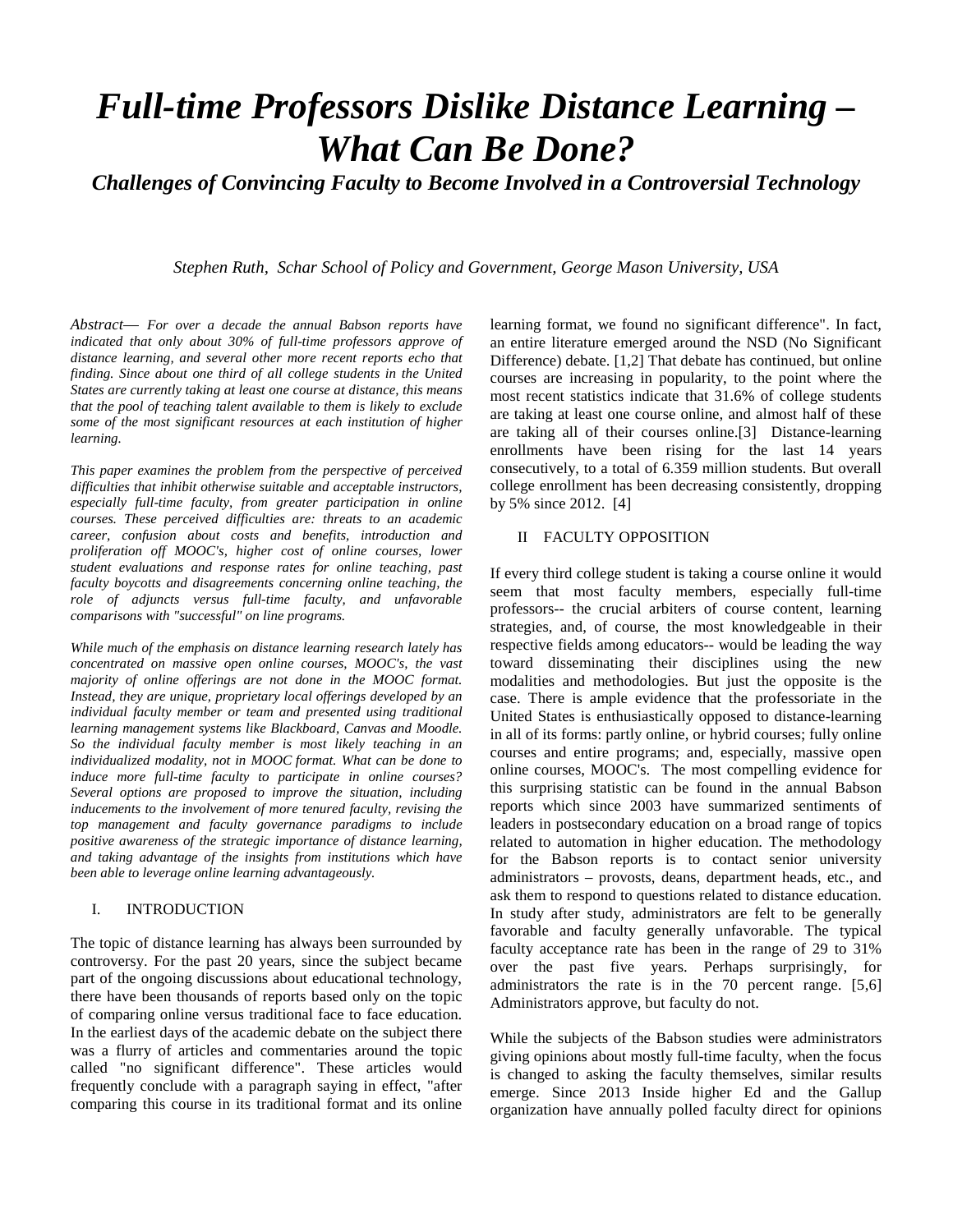about online technology, with findings that generally echo the Babson results. These reports include a wider sample of adjunct and contingent faculty not covered by the Babson analysis, but disclosed a similar kind of faculty unease about distance learning. [7,8,9,10]

Further, a recent study conducted by Educause, the US higher education technology research organization, polled the US professorate, using a sample similar to the various Inside Higher Ed and Gallup organization polls just mentioned. It reinforced this concern about low faculty approval for distance learning in general, and the split between the positivity of administrators and the negative perception of faculty. One of its comments was:

"Faculty have a love–hate relationship with online teaching and learning: They don't want to do it but think they would be better instructors if they did. Most faculty agree that online learning makes higher education available to more students, but few agree that online learning helps students learn more effectively. Faculty predominantly teach courses with no or only some online." [11]

These thoughts are echoed in many of the studies that have examined the issue of faculty governance in the context of distance learning. In a recent study aimed at determining the sentiments of full-time faculty who had actually taught a distance course, the respondents felt that the traditional faceto-face approach was still best:

> "On a scale of 1 to 5 (5 being the highest score), respondents ranked the overall quality of courses offered at their institution highest for traditional courses/programs. Regarding the perceived quality of these different types of courses, on a scale of 1-5, with 5 being the highest, traditional courses received the highest average ranking (4.29), followed by blended courses/programs (3.26), fully online courses/programs  $(2.71)$  and MOOCs"  $(1.79)$  [12]

The reasons for this consistent refusal of full-time faculty to be supportive of distance learning are complex, but may be due to negative perceptions surrounding the online education process that have existed for a long time. Each of the perceived obstacles contributes to the challenge.

# III PERCIEVED OBSTACLE: THREAT TO AN ACADEMIC CAREER

In 2004 Professor George Schell wrote a pivotal article in the prestigious journal *Communications of the Association for Computing Machinery (CACM)*, titled "Universities marginalize online courses: Why should faculty members develop online courses if the effort may be detrimental to their promotion or tenure?" In it, he described the angst felt by a faculty member who was encouraged by his dean to teach on line. A number of issues were mentioned. First, there was

uncertainty about the technical support available to develop the courses. Even then there was a wide range of technology available, but the institutional approach varied drastically. Some university units had highly articulated, well-funded, encouraging programs which welcomed faculty and help them every step of the way. But most offer considerably less support, encouraging the faculty member to use various websites, and other self-help modalities. Second, tenure-track faculty, even though encouraged to establish courses online, were seldom given any indication of the weight that would be allocated toward promotion.

Most faculty evaluations are based on three fundamental criteria – teaching, publications/research, and service. If most of the other faculty were teaching in traditional circumstances, that is, face-to-face, how would the newcomer to teaching online be treated in the context of acceptance by her or his tenured peers at evaluation time? Third, developing an online course is a time-consuming process. Would the institution be willing to reduce workload in some proportionate way to compensate for the developmental time? In most cases, according to Prof. Schell, the answer is no, so the course development time would have to be fitted in with existing teaching workload, a zero sum trade-off. Either the research suffers while the online course is developed, a typical scenario, or research intensity does not change, but the new course suffers from lack of time dedicated to its preparation. As Schell summarized the situation:

> "So why should faculty continue to develop online courses when it is detrimental to their goal of promotion and tenure? The answer may be the faculty members who are "coerced conscripts." Universities offer incentives other than promotion and tenure. Reduced class loads, monetary stipends, and other benefits may be provided to faculty. Yet faculty members are dismissed from the university if they cannot attain tenure. This mixed message works to undermine widespread implementation of online course development required to implement a major or program at a university. The long-term viability of online courses in the U.S. is in serious doubt if the viability is tied to the perceived academic value of developing them" [13, p 56]

Bowen and Tobin [14] took note of the somewhat reticent attitude of faculty governance in many issues, concluding that distance-learning objections, especially with respect to workload concerns, were seldom presented strongly. An article about faculty governance in Australian universities found that there was considerable opposition to the workload requirements implicit in distance learning, contributing to lower morale on the part of the professorate. [15] In a similar vein, an American study quantified the workload burden for online faculty: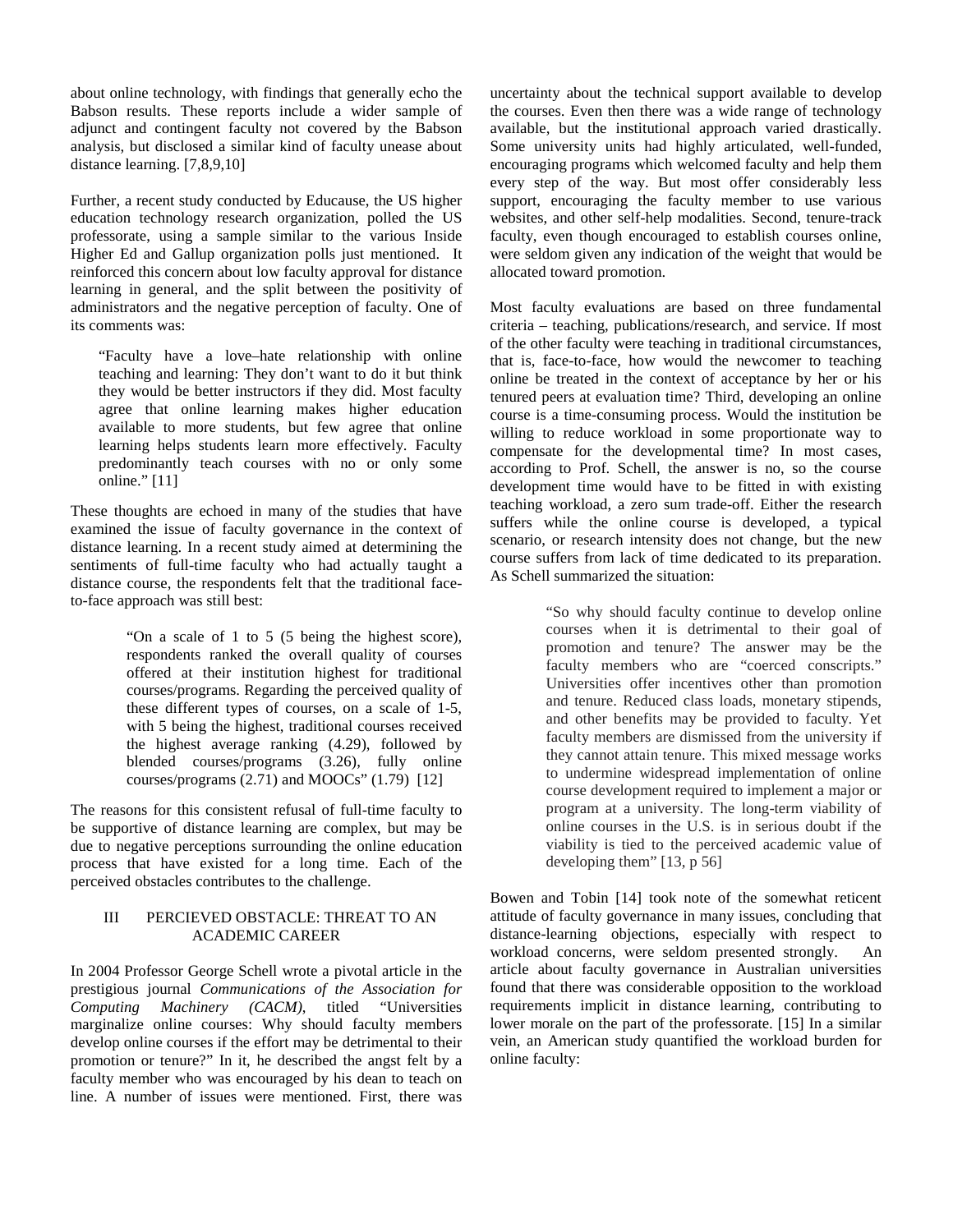"The research reflected in this study found that online teaching demanded a minimum of 14% more time than traditional instruction, most of which was spent presenting instructional content. The weekly impact on teaching load also varied considerably between the two formats. Traditional teaching was more stable across the semester while online teaching fluctuated greatly during periods of advisement and assessment." [16]

## IV. PERCEIVED OBSTACLE: INTRODUCTION OF MOOC'S

Probably the most publicized development in online learning during the past decade has been the emergence and flourishing of massive open online courses, MOOC's. Even though MOOC's constitute a very small portion of all the online courses taught in the United States, they definitely have captured the imagination of many, garnering hundreds of millions of dollars in venture funding, and also creating considerable uneasiness in the professorate. Typically MOOC's are taught by a person who has considerable renown in the subject matter area already, often a senior faculty member at an Ivy League or other prestigious university. Because of the extensive investment in MOOC's, the learning environment is sophisticated, carefully maintained, frequently updated and includes the newest available graphics, interactive software and other enhancements to attract students. The typical online course at a university is not in the same category as MOOC's, since the level of support investment is not comparable. Because of their high visibility, MOOC's always pose a threat to replacing individual university courses, and for that matter, for reducing the labor cost involved in teaching a course at distance. [17,18]. MOOC deployments in some locations, for example Georgia Tech, University of Illinois, and others, are being used as part of a program to reduce the cost of tuition. Further, the continually increasing venture capital funding for MOOC's suggests that they will be a major thrust in online learning long-term. [19,20]

These perceived threats to both online and traditionally taught programs from MOOC's are definitely moderated by some of the downsides that have been reported. One of the major MOOC disadvantages is very low completion rates, often in the below 10%. [21] Many students simply cannot sustain the intellectual rigor required, so they do not complete the entire course. Second, most of the literature on MOOC's indicates that they are most successful when the users are highly educated already, with some of the most successful results found for students who have already earned the appropriate degree involved. [22]

To summarize, while MOOC's may be a long-term threat because of their potential for reducing unit costs and their extensive publicity, their disadvantages are probably enough to diminish them as a concern for an online instructor in most situations.

# V. PERCEIVED OBSTACLE: APPARENT HIGHER COST OF ONLINE PROGRAMS

Implicit in several of the other perceived obstacles is the idea that investments in e-learning are expensive. Intuitively, it makes sense that the aggregate costs of training of instructor and staff personnel, learning management system investment, maintenance of training and course delivery spaces, etc. could exceed the cost of a traditional face-to-face class. Last year, Stanford economist Caroline Hoxby distributed a working paper called, "Online Postsecondary Education and Labor Productivity", in which she delivered a very pessimistic view of the return on investment of distance learning in general:

> "The findings provide little support for optimistic prognostications about online education. It is not substantially less expensive than comparable inperson education. Students themselves pay *more* for online education than in-person education. Online enrollment usually does raise a person's earnings, but almost never by enough to cover the social cost of the education." [23]

Subsequent analysis by a large number of specialists indicated that many of her conclusions were based on incorrect interpretation of data. While most critics were very positive about her comments on the importance of emphasizing lifecycle cost versus benefits in the context of distance learning, there were many criticisms of the use of for-profit distance-learning cohorts, which constitute only about 10% of all distance-learning activity in postsecondary education, causing the data to be inappropriately skewed.[24]

The problem of cost continues to linger in any discussion of online learning. This inevitably brings up the idea of return on investment and the possibility that online courses, in order to pay their way, must have large numbers of students. As mentioned, many of the MOOC's definitely aim for that result. Even in the beginning of the MOOC era, there were TED lectures like the one by Prof. Peter Norvig of Stanford, called "the 100,000 student classroom", which suggested that drastically higher numbers of students could be accommodated in a learning environment involving the most eminent professors in the world.[25] Other researchers have explored the idea that distance-learning, reducing overall labor costs for instruction, could become a way of drastically reducing the total cost of attending college. [26, 27]

The idea of distance education as an offset for faculty labor costs is usually considered a nonstarter, probably because of the low acceptance rate among most full-time faculty currently. Nevertheless, the possible threat of using lowered unit instruction costs as an administrative motive for encouraging distance learning is perceived by many instructors as a serious problem.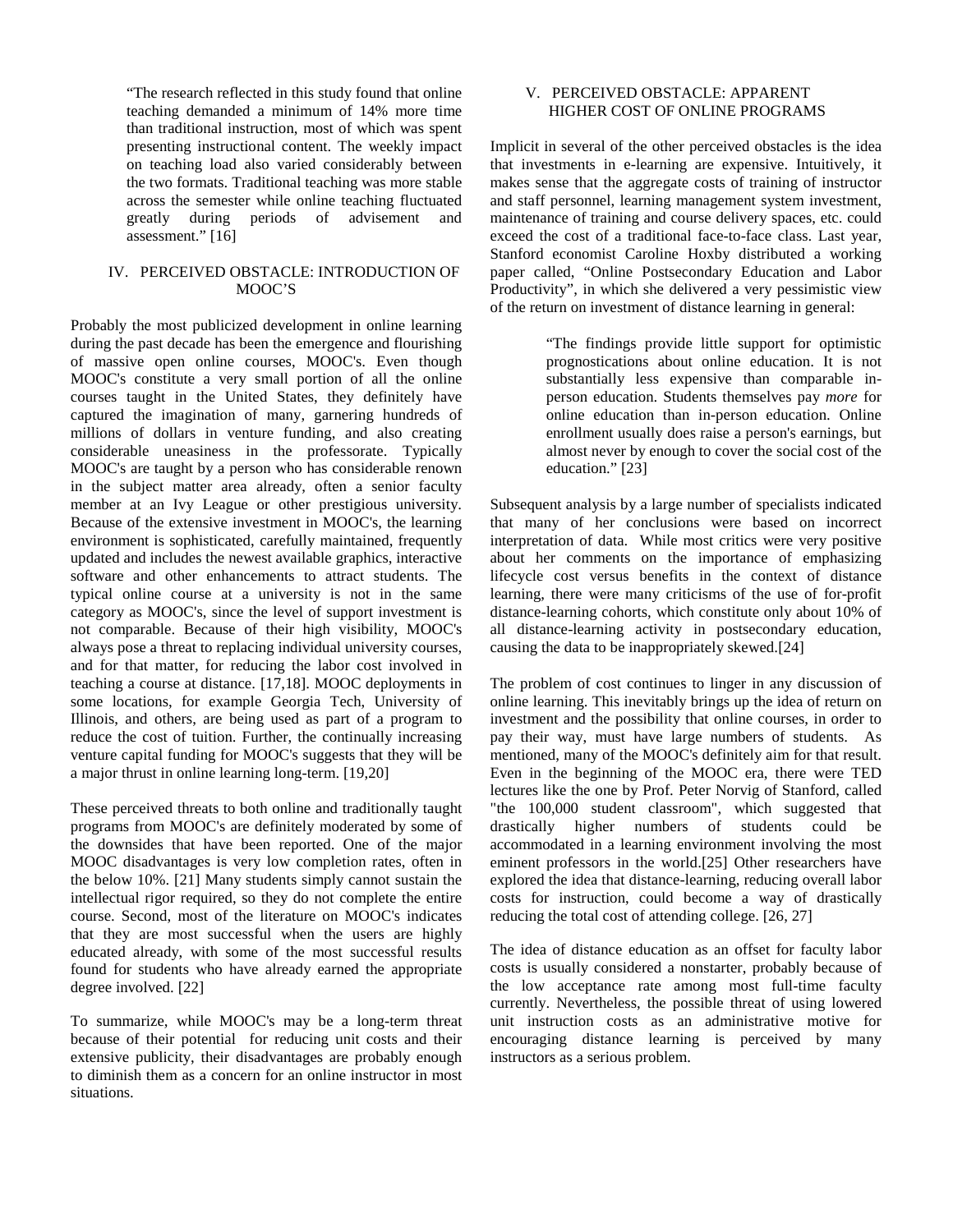# VI. PERCEIVED OBSTACLE: LOWER RESPONSE RATES AND LOWER EVALUATIONS FOR STUDENT EVALUATION OF TEACHING (SET)

Even though it has been the subject of countless articles in the academic literature, the problem of lower evaluations for online courses has achieved very little publicity. The findings have been developed in the context of comparisons of paper and pencil evaluations done in the face-to-face mode versus online evaluations*.* There is a clearly demonstrable effect: in general, response rates for online evaluations are significantly lower than for paper and pencil evaluations in college courses. For example, when a large university changed from paper and pencil to online evaluations*, t*he response rate dropped from 73% to 43%. While this result gradually rose afterwards, there is considerable potential for skewing of evaluations when less than half of the students respond. [28] Another report showed severe variations, from 0 to 95%, at a different institution. [29] But the most significant problem is not the low response rate; it is that online student evaluations of teaching (SET) are lower online. A large study in a university setting followed 250 online courses in a semester and had the following conclusion:

"The results indicate that average SET ratings in online classes are significantly lower than the average ratings in on-campus classes across all five dependent measures."[30]

While that study covered many courses for one semester, a longer-term analysis gave similar results. Tracking 181 different courses over a seven semester span and collecting evaluation scores for online course evaluations versus face-toface course evaluations gave consistent results:

> "Significantly lower evaluation scores for both the instructor and the course are produced when a webbased modality is used. In general, these results did not vary for courses at different levels of matriculation or at different levels of student participation" [31]

A 2011 large scale study in Spanish universities pointed in a similar direction. [32] Even though this problem has been below the radar amid the various other discussions of distance learning pros and cons, it is definitely going to emerge as an important dissuader once it becomes better known. If a faculty member has a tentative feeling about embarking on distance learning already, it can only be a hindrance if she or he becomes aware of the considerable body of research indicating that both response rates and evaluations are inherently lower when processed online, particularly for courses that are taught online.

## VII PERCEIVED OBSTACLE: ROLE OF ADJUNCTS VS FULL-TIME FACULTY

Who does most of the online teaching? The American Association of University Professors publishes an annual summary of the allocation of college instructors according to five categories. Based on the most recent data, for academic year 2015—2016, the allocations are: full-time tenured professors 21.4%; full-time tenure-track professors 8.2%; fulltime non-tenure track 16.7%; part-time 40%; graduate student employees 13.7%. [33,34] By this analysis, less than 30% of all college instructors are tenured or tenure-track. Incidentally, this statistic has been widely reported in the popular literature for many years. Articles like this recent one in *Forbes* are typical. The implication is that most students are less likely statistically to be taught by a tenure or tenure-track instructor. [35]

It would seem that most of the online teaching is done by contingent or adjunct faculty, many of whom simultaneously teach for several institutions. A recent study found that 48% of adjunct faculty teach for at least two universities and, of these, 40% teach completely online. 15% reported having a full-time position at one institution while teaching adjunct for another. [36, 37] There are no indications that this component of online teachers is any more satisfied with online learning options then tenured or tenure-track instructors. If a significant amount of the distance-learning burden is falling to contingent faculty, and approximately two thirds of the professorate overall are not supportive of distance learning, there are several probable outcomes. First, the quality of online offerings may suffer substantially, due to the transient nature of contingent faculties' workloads. Adjunct salaries are drastically lower than full-time faculty, and most receive no benefits, leading to the current situation were half of online adjunct faculty teach for several institutions at the same time, not a recipe for high quality instructor – student interaction. The full-time faculty member, especially a tenure-track individual, faces a disadvantage because of this situation since comparisons are inevitably made between online and traditionally taught courses to the disadvantage of the former.

## VIII. PERCEIVED OBSTACLE: REPORTS OF FACULTY BOYCOTTS AND DISAGREEMENTS CONCERNING ONLINE LEARNING

As mentioned, Bowen and Tobin [14] and many others have noted the relatively low key role that faculty governance has played in shaping the institutions trajectory concerning online learning. In the absence of a strong administrative emphasis, sometimes individual faculties or clusters of faculties have openly protested the introduction of distance learning programs which were perceived to deprive faculty of some of their course development prerogatives. An example is the revolt by faculty at San Jose State in 2013 when the administration attempted to cause MOOC's developed by Harvard and MIT to be integrated into existing course materials. The university president rescinded the order, apologized and agreed to move at a more moderate pace in encouraging curriculum changes.[38] A similar clash occurred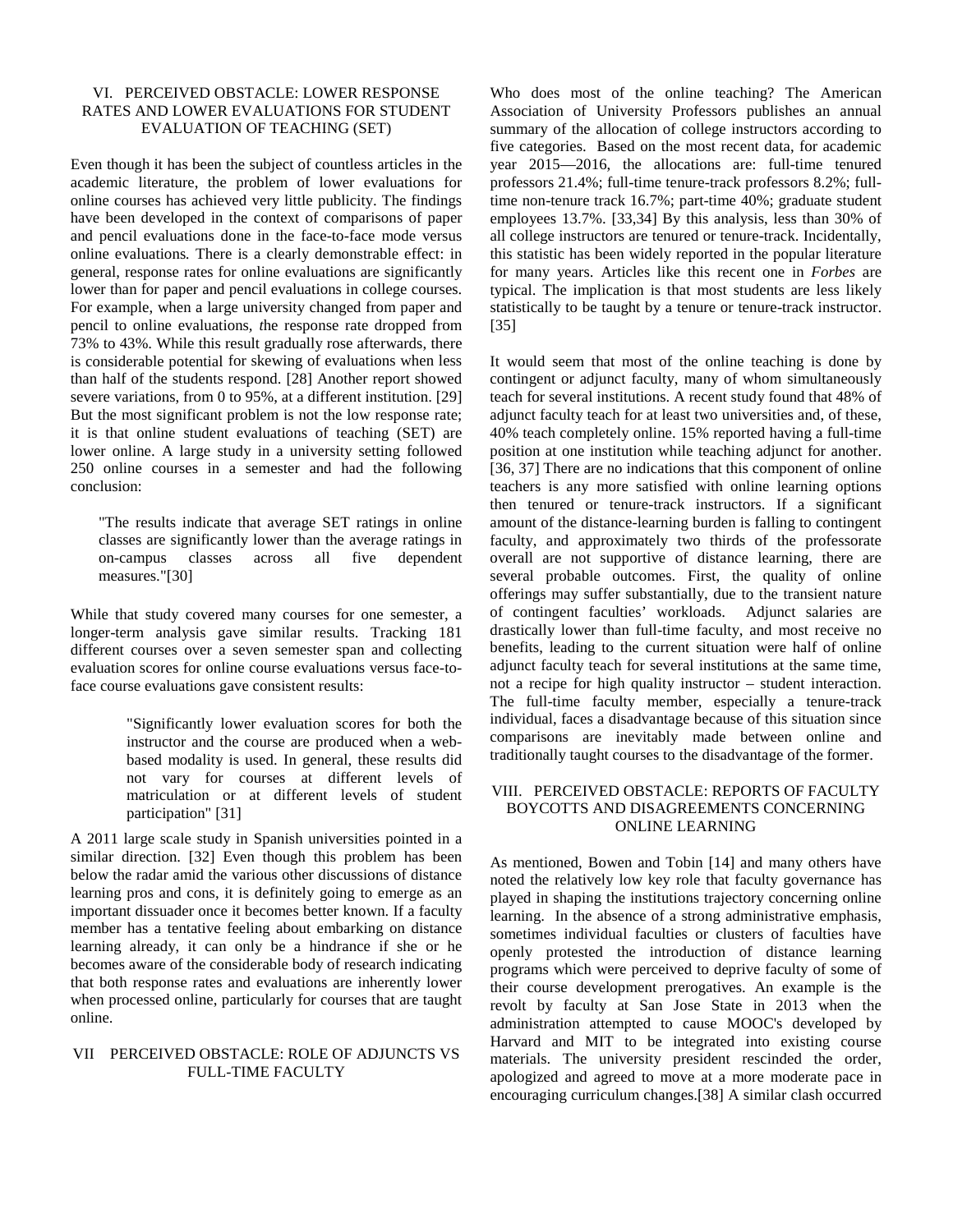about the same time between the Rutgers University at New Brunswick administration and the faculty members of the graduate school, which voted against new programs which were being established as part of a contract with eCollege, a division of Pearson publishers, which would have significantly increased course offerings but with stipulations about the mandatory use of Pearson materials. [39] North Park University, a small Christian college of about 3,000 students, was also involved in a decision to add many online programs, most of them available through smart phones, against the wishes of some of the faculty. As of late 2017 many of these new courses have been successfully implemented, but considerable faculty discussion and involvement was required to achieve that result. [40] The University of Virginia also was touched by faculty resentment at the attempted ouster of its president partly, according to the chairman of the board of visitors, because of reluctance to become more deeply involved in online education. [41]

The fact that faculty protests have been sporadically reported because of objections to the introduction of online curricula segments is certainly a downside of any decision process involving distance-learning. In addition to all the other perceived obstacles, the last place a new online instructor wants is to be is in the middle of a controversy.

## IX. PERCEIVED OBSTACLE: COMPARISONS WITH "SUCCESSFUL" ONLINE PROGRAMS

As e-learning enrollments are increasing continuously, in contrast to the steady decline in overall university matriculation, there is a perception that the basic metrics for evaluating "successful" programs are attributes like total number of attendees, effectiveness of the learning management system (like Moodle, Canvas, Blackboard, etc.), course evaluations, and the like.. From the literature it seems that there are actually several notable success stories, which for an instructor in an "average" program could be daunting. Among these are University of Maryland (University Campus). Arizona State University, Southern New Hampshire University (SNHU), Georgia Tech, and Harvard and MIT's edX program. If success is measured in terms of enrollment growth, University of Maryland University campus (UMUC) definitely qualifies. UMUC has been in the distance learning field for 70 years and has gained particular attention in 2017 for dramatic growth of its programs. In the United States alone 4300 new students were added in the summer term and over 9000 for the fall term, increases of 10% and 8% respectively over the previous academic year.[42] Southern New Hampshire University (SNHU) is another example of an online system which has grown considerably. Most recent statistics indicate year on year growth to be 55,000 to 64,000. [43]

In terms of delivering high-value at low unit cost, the Georgia Tech online computer science program is probably the most significant model available for Online Masters in Computer Science (OMCS) degrees. The Georgia Tech option, since its initiation in 2014, has achieved so many graduates that it now amounts to 7% of all 11,000 computer science Masters degrees awarded in the United States annually. Using a combination of MOOC's and other specialized techniques, the Georgia Tech program has a total cost of about \$8,000, roughly one-fifth of the price of its face-to-face program. [44, 45] Arizona State University (ASU) has a *sui generis* reputation in distance learning, especially during the past five years when it has been particularly successful in developing dozens of complete online programs, and achieving high national rankings in all of them. ASU is also notable for involving large percentages of senior faculty in online programs, and has been named most innovative university two consecutive years by *US News* rankings. [46]

In summary, the threat of trying to be compared with "successful" programs is that each institution has its own special teaching culture. Why imitate Southern New Hampshire University, were nearly all the teachers are fulltime adjuncts, when one's institution is a large public research university? Why try to be like Arizona State University, when one's own institution has a different mission and direction? Why try to copy edX, when the MOOC approach has been found to pass less than one in 10 of its students? Nevertheless, many professors who are borderline in their decision to embark on a distance learning enterprise, might be put off by the apparent successes of these other institutions, feeling that they could not measure up.

# X. POSSIBLE SOLUTIONS—SOME PERCEIVED PROBLEMS WILL NOT CHANGE BUT THE PARADIGM MUST CHANGE

The image that emerges appears to be a situation that is intractable. Distance learning continues to grow, and overall college enrollments continue to decline. Less than a third of full time faculty approve of online learning. In contrast, most administrators feel that online learning is a definite part of long-term institutional strategy. A number of examples have been described of issues that can influence a decision not to teach online, and most of these perceived problems are not likely to be reduced anytime soon. For example, the cost of an online course is a subject of continual debate, and is nowhere near resolution. The number of adjunct or contingent faculty has been rising every year, according to the AAUP, so that will remain stable or continue to increase over time. MOOC's are not going away either. But some of the perceived problems have to do with institutional support. If there is a long-term solution of this low popularity dilemma for online learning it will undoubtedly have to take place in that sector. Two paradigms in postsecondary education will need to change drastically in order for full-time faculty to begin embracing online learning: the faculty governance departmental support paradigm and the top administration support paradigm.

## XI. REQUIRED PARADIGM CHANGE: CHANGING FACULTY GOVERNANCEAPPROACHES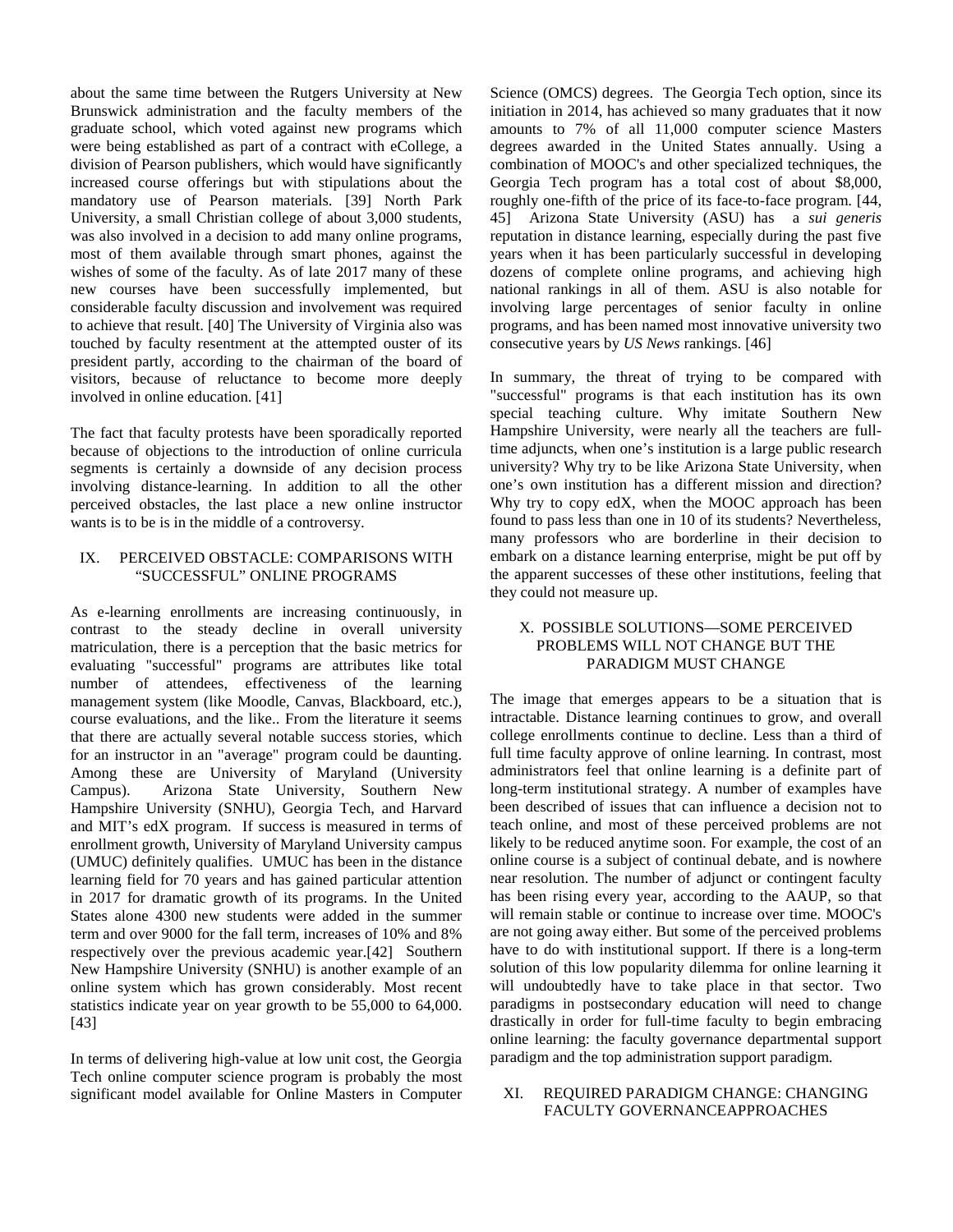#### TOWARD REWARDS, EVALUATION AND STATUS

One solution to this problem would be a drastic modification of the current faculty governance paradigm, so that the expertise, strategic departmental and divisional experience, and other advantages possessed only by the more senior faculty members can be leveraged into broader and more productive participation on line by them. Many of the studies cited indicate that faculty governance groups at many institutions is still ambivalent about the role of online learning in promotion and tenure decisions. As described earlier, many faculty have justifiable doubts about the outcomes which could be expected if they accept an opportunity to teach online. First, they wonder whether the preparation time required will be penalizing with respect to their research, the zero-sum issue previously described. Second, they are uncomfortable with the prospect that going online, in addition to all its other uncertainties, probably will automatically lead to lower course evaluations, and lower response rates, not a good prospect for someone whose teaching evaluations are a crucial element of the tenure decision, salary other decisions which affect an academic career. Third, and probably most important, faculty members who know about successful institutions and their ability to attract tenured and tenure-track faculty to online learning opportunities, are probably uncertain whether their own institution is on a trajectory toward matching that sort of environment.

The paradigm change required would involve some drastic alterations in the current scheme for rewards, evaluation, and status at the school and departmental level. With respect to rewards, it would be necessary to assure faculty of financial as well as administrative support in switching to distancelearning – that means generous course release time during the semester allocated to developing the new course, full funding of learning opportunities within the institution and beyond aimed at consolidating and solidifying the expertise that is achieved, and perhaps reduction of outside committee work while course development takes place. As to evaluation, the paradigm changes are even more complicated, because distance-learning would have to be considered differently than normal face-to-face courses with respect to student evaluation of teaching (SET) scores, and also recognition of the learning curve associated with this technology – the first course may not be popular, although all the literature indicates that subsequent courses improve drastically. Finally, status maybe the most crucial in this paradigm change the faculty and faculty governance level. As described, the status of distance learning is well below that of face-to-face teaching. Gradually that would have to change and the only way that can take place is through incremental examples of top-notch faculty teaching at distance. It probably would not take many instances of full professors successfully sharing their expertise through e-learning modalities before other faculty wanted to participate more broadly in their turn. So the status of the distance learning practitioner may gradually become improved as more and more respected instructors join in the effort.

Changing the faculty and faculty governance paradigm, while crucial, is impossible unless the top management paradigm is similarly turned upside down. Without major shifts in the attitude of the institution's leaders, no changes will take place, and the faculty acceptance rate of on line teaching will continue at 30% or less.

#### XII REQUIRED PARADIGM CHANGE: SIGNIFICANTLY RESHAPING TOP MANAGEMENT BEHAVIOR TOWARD ONLINE LEARNING

With respect to top management it has been mentioned that senior administrators are very supportive of distance learning, again and again declaring it to be a part of their long-term strategy, in every poll on the subject. If that is really so, then the paradigm change should be easier at the top than at the faculty governance level were distance learning is unpopular. The required change would have three manifestations: more recognition of high achieving faculty and departments in delivering distance-learning courses and programs, significantly increased funding for faculty development in distance learning and for related departmental enhancements to make the student experience better – labs, software, etc., and long-term budgeting decisions to cement the paradigm change. The change would require senior administrators to stay in close touch with the vigorous and frank debates that aretaking place in public forums everywhere. [47, 48]

In terms of high recognition for faculty achievements in distance learning, the easiest change to achieve, since it is part of the manager's job anyway, there would be awards, celebrations of excellence, letters of commendation, etc. to show that top management has become more attuned to this reality, since about a third of the matriculated students are already taking an online course. The second manifestation, increased funding, is always the most difficult, not because the goal of increasing the resources allocated to distance learning is unworthy, but because any university's decision to reward one cost center involves reducing resources to others. There will have to be plenty of generous funding for release time, new labs, better software, travel, and in addition to other inducements that would be relevant to an individual faculty member. Finally, once the added resources are placed into this paradigm change for distance-learning support, the last part is relatively easy; seeing to it that the new budget numbers, properly adjusted for inflation, continue through subsequent years.

The top management paradigm change should be easier because all studies indicate that administrators show high approval rates for distance-learning. But only with support provided at all the significant points, and especially through increased, sustained funding, will be effect be lasting.

#### XIII. CONCLUSION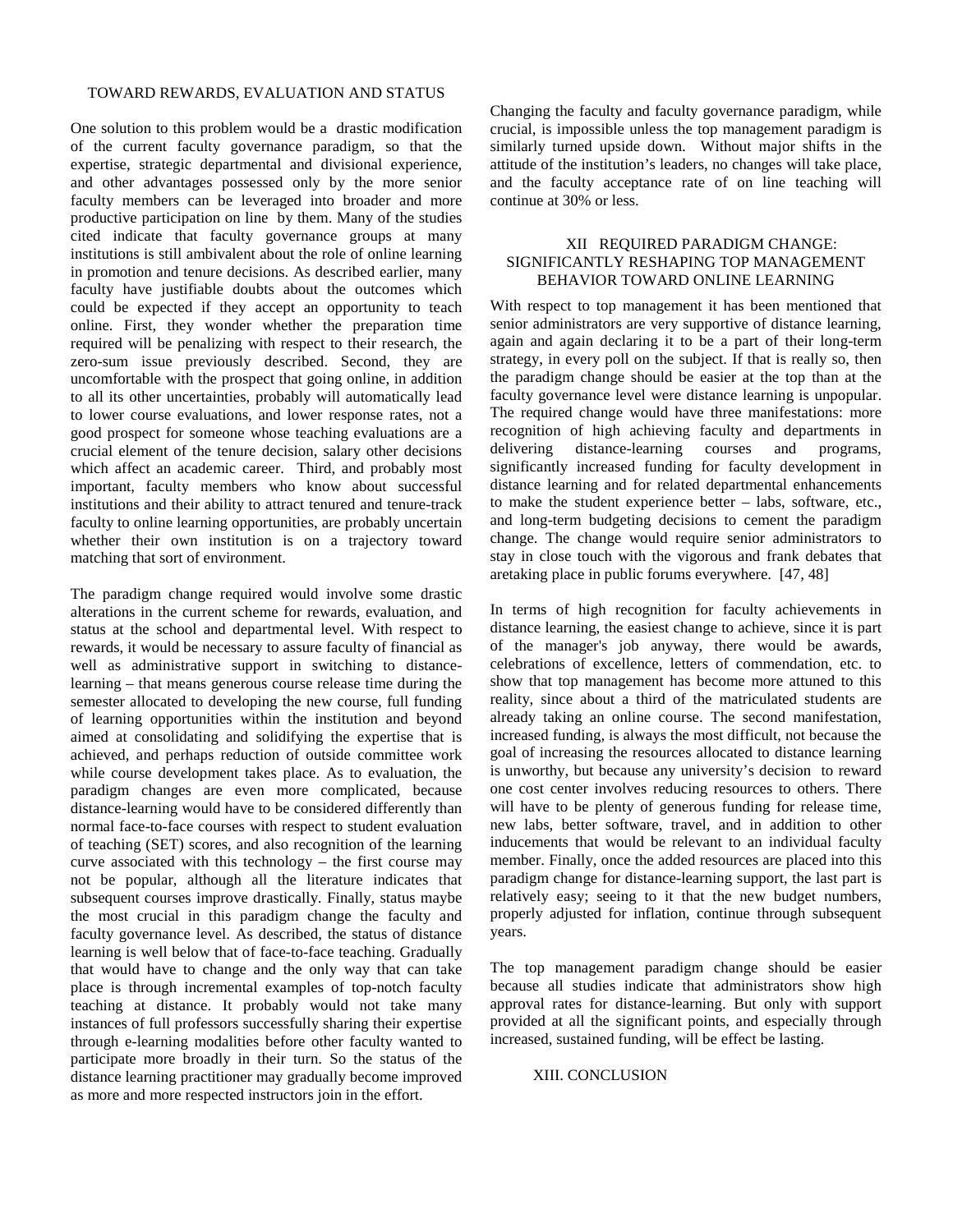In summary, this is definitely a dilemma in postsecondary education. Faculty are suspicious and unsupportive of distance learning for many reasons, which have been described as mostly perceptions of external challenges. Most of those challenges will remain for a long time, but where the dilemma can be solved is at the individual institution, through the very difficult process of paradigm change. Senior officials need to be ready to allocate not only increased financial support, but, just as important, more visible acceptance and even celebration of the status of distance learning and also, most importantly, the instructors who are teaching in that mode. And faculty governance structures must also make the same drastic change so that attitudes toward all aspects of on line learning become supportive in all crucial areas, like work assignment, status of online courses, granting of release time, and, most important, promotion and tenure processes.

ACKNOWLEDGMENT The author appreciates the assistance of Monika Anic in various research tasks for this paper.

[1] WCET "No significant difference" website,

, [http://www.nosignificantdifference.org](http://www.nosignificantdifference.org/)

[2] Phipps, R. and J. Merisotis, *What's the difference: a review of contemporary research on the effectiveness of distance learning in higher education*. Washington D.C.: Institute for Higher Education Policy, 1999.

[3] Lederman, D.; "Who is studying online (and where)", Inside Higher Ed January 5, 201[8 https://www.insidehighered.com/digital](https://www.insidehighered.com/digital-learning/article/2018/01/05/new-us-data-show-continued-growth-college-students-studying?utm_source=Inside+Higher+Ed&utm_campaign=db1d03ed99-DNU20180105&utm_medium=email&utm_term=0_1fcbc04421-db1d03ed99-197648969&mc_cid=db1d03ed99&mc_eid=6663e30a25)[learning/article/2018/01/05/new-us-data-show-continued-growth](https://www.insidehighered.com/digital-learning/article/2018/01/05/new-us-data-show-continued-growth-college-students-studying?utm_source=Inside+Higher+Ed&utm_campaign=db1d03ed99-DNU20180105&utm_medium=email&utm_term=0_1fcbc04421-db1d03ed99-197648969&mc_cid=db1d03ed99&mc_eid=6663e30a25)[college-students-](https://www.insidehighered.com/digital-learning/article/2018/01/05/new-us-data-show-continued-growth-college-students-studying?utm_source=Inside+Higher+Ed&utm_campaign=db1d03ed99-DNU20180105&utm_medium=email&utm_term=0_1fcbc04421-db1d03ed99-197648969&mc_cid=db1d03ed99&mc_eid=6663e30a25)

[studying?utm\\_source=Inside+Higher+Ed&utm\\_campaign=db1d03ed](https://www.insidehighered.com/digital-learning/article/2018/01/05/new-us-data-show-continued-growth-college-students-studying?utm_source=Inside+Higher+Ed&utm_campaign=db1d03ed99-DNU20180105&utm_medium=email&utm_term=0_1fcbc04421-db1d03ed99-197648969&mc_cid=db1d03ed99&mc_eid=6663e30a25) [99-DNU20180105&utm\\_medium=email&utm\\_term=0\\_1fcbc04421](https://www.insidehighered.com/digital-learning/article/2018/01/05/new-us-data-show-continued-growth-college-students-studying?utm_source=Inside+Higher+Ed&utm_campaign=db1d03ed99-DNU20180105&utm_medium=email&utm_term=0_1fcbc04421-db1d03ed99-197648969&mc_cid=db1d03ed99&mc_eid=6663e30a25) [db1d03ed99-](https://www.insidehighered.com/digital-learning/article/2018/01/05/new-us-data-show-continued-growth-college-students-studying?utm_source=Inside+Higher+Ed&utm_campaign=db1d03ed99-DNU20180105&utm_medium=email&utm_term=0_1fcbc04421-db1d03ed99-197648969&mc_cid=db1d03ed99&mc_eid=6663e30a25)

[197648969&mc\\_cid=db1d03ed99&mc\\_eid=6663e30a25](https://www.insidehighered.com/digital-learning/article/2018/01/05/new-us-data-show-continued-growth-college-students-studying?utm_source=Inside+Higher+Ed&utm_campaign=db1d03ed99-DNU20180105&utm_medium=email&utm_term=0_1fcbc04421-db1d03ed99-197648969&mc_cid=db1d03ed99&mc_eid=6663e30a25)

[4] Seaman, J. E., I. E. Allen, "Grade Increase-Online Learning Survey", https://onlinelearningsurvey.com/reports/gradeincrease.pdf [5] Allen, I. E., J. Seaman, D. Lederman and S. Jaschik, "Conflicted: faculty and online education", 2012

[https://www.insidehighered.com/sites/default/server\\_files/survey/con](https://www.insidehighered.com/sites/default/server_files/survey/conflicted.html) [flicted.html](https://www.insidehighered.com/sites/default/server_files/survey/conflicted.html)

[6] Allen, I. E. and J. Seaman, "Digital learning compass: distance education enrollment report

2017", [https://onlinelearningsurvey.com/reports/digtiallearningcomp](https://onlinelearningsurvey.com/reports/digtiallearningcompassenrollment2017.pdf) [assenrollment2017.pdf](https://onlinelearningsurvey.com/reports/digtiallearningcompassenrollment2017.pdf)

[7] Lederman, D.; "Who is studying online (and

where)", [https://www.insidehighered.com/digital-](https://www.insidehighered.com/digital-learning/article/2018/01/05/new-us-data-show-continued-growth-college-students-studying?utm_source=Inside+Higher+Ed&utm_campaign=db1d03ed99-DNU20180105&utm_medium=email&utm_term=0_1fcbc04421-db1d03ed99-197648969&mc_cid=db1d03ed99&mc_eid=6663e30a25)

[learning/article/2018/01/05/new-us-data-show-continued-growth](https://www.insidehighered.com/digital-learning/article/2018/01/05/new-us-data-show-continued-growth-college-students-studying?utm_source=Inside+Higher+Ed&utm_campaign=db1d03ed99-DNU20180105&utm_medium=email&utm_term=0_1fcbc04421-db1d03ed99-197648969&mc_cid=db1d03ed99&mc_eid=6663e30a25)[college-students-](https://www.insidehighered.com/digital-learning/article/2018/01/05/new-us-data-show-continued-growth-college-students-studying?utm_source=Inside+Higher+Ed&utm_campaign=db1d03ed99-DNU20180105&utm_medium=email&utm_term=0_1fcbc04421-db1d03ed99-197648969&mc_cid=db1d03ed99&mc_eid=6663e30a25)

[studying?utm\\_source=Inside+Higher+Ed&utm\\_campaign=db1d03ed](https://www.insidehighered.com/digital-learning/article/2018/01/05/new-us-data-show-continued-growth-college-students-studying?utm_source=Inside+Higher+Ed&utm_campaign=db1d03ed99-DNU20180105&utm_medium=email&utm_term=0_1fcbc04421-db1d03ed99-197648969&mc_cid=db1d03ed99&mc_eid=6663e30a25) [99-DNU20180105&utm\\_medium=email&utm\\_term=0\\_1fcbc04421](https://www.insidehighered.com/digital-learning/article/2018/01/05/new-us-data-show-continued-growth-college-students-studying?utm_source=Inside+Higher+Ed&utm_campaign=db1d03ed99-DNU20180105&utm_medium=email&utm_term=0_1fcbc04421-db1d03ed99-197648969&mc_cid=db1d03ed99&mc_eid=6663e30a25) [db1d03ed99-](https://www.insidehighered.com/digital-learning/article/2018/01/05/new-us-data-show-continued-growth-college-students-studying?utm_source=Inside+Higher+Ed&utm_campaign=db1d03ed99-DNU20180105&utm_medium=email&utm_term=0_1fcbc04421-db1d03ed99-197648969&mc_cid=db1d03ed99&mc_eid=6663e30a25)

[197648969&mc\\_cid=db1d03ed99&mc\\_eid=6663e30a25](https://www.insidehighered.com/digital-learning/article/2018/01/05/new-us-data-show-continued-growth-college-students-studying?utm_source=Inside+Higher+Ed&utm_campaign=db1d03ed99-DNU20180105&utm_medium=email&utm_term=0_1fcbc04421-db1d03ed99-197648969&mc_cid=db1d03ed99&mc_eid=6663e30a25)

8] Jaschik, S. and D. Lederman, "2017 Survey of faculty attitudes on technology [https://www.insidehighered.com/booklet/2017-survey](https://www.insidehighered.com/booklet/2017-survey-faculty-attitudes-technology)[faculty-attitudes-technology](https://www.insidehighered.com/booklet/2017-survey-faculty-attitudes-technology)

[9] Jaschik, S. and D. Lederman, "The 2016 Inside Higher Ed survey of faculty attitudes on

technology", [https://www.insidehighered.com/booklet/2016-survey](https://www.insidehighered.com/booklet/2016-survey-faculty-attitudes-technology)[faculty-attitudes-technology](https://www.insidehighered.com/booklet/2016-survey-faculty-attitudes-technology)

[10] Jaschik, S. and D. Lederman, "The 2013 Inside Higher Ed survey of faculty attitudes on

technology"[, https://www.insidehighered.com/booklet/2013-survey](https://www.insidehighered.com/booklet/2013-survey-faculty-attitudes-technology)[faculty-attitudes-technology](https://www.insidehighered.com/booklet/2013-survey-faculty-attitudes-technology)

[11] Pomerantz, J., and D. C. Brooks, "ECAR study of faculty and information technology,

2017"[, https://library.educause.edu/~/media/files/library/2017/10/fac](https://library.educause.edu/~/media/files/library/2017/10/facultyitstudy2017.pdf) [ultyitstudy2017.pdf](https://library.educause.edu/~/media/files/library/2017/10/facultyitstudy2017.pdf)

[12] Ciabocchi, E., A. Ginsberg and A. Picciano, "A study of faculty governance leaders' perceptions of online and blended learning," *Online Learning,* vol. 20, no. 3, pp. 52-73, 2016. [13] Schell, G.; "Universities marginalize online courses: Why should faculty members develop online courses if the effort may be detrimental to their promotion or tenure?" *Communications of the ACM*, vol. 47, no. 7, 2004.

[14] Bowen, W. G. and E. M. Tobin, *Locus of authority: The evolution of faculty roles in the governance of higher education.*  Princeton: Princeton University Press, 2015.

[15] Ryan, Y., B. Tynan and A. Lamont-Mills, "Out of hours: Online and blended learning workload in Australian Universities, "*Blended Learning: Research Perspectives,* vol. 2, , 2014. [16] Tomei, L.; "The impact of online teaching of faculty load:Computing the ideal class size for online courses," *Journal of Technology and Teacher Education,* vol. 14, no. 3, 2006.

[17] Ruth, S.; "The import/export paradigm for high-quality college courses an answer to tuition's through-the-roof cost spiral?" *IEEE Internet Computing,* vol. 16, no. 2, March/Apr., 2012.

[18] Christensen, G., A. Steinmetz, B. Alcorn, A. Bennett, D. Woods and E. J. Emanuel., "The MOOC phenomenon: Who takes massive open online courses and why?" *SSRN,* working paper, Nov. 2013.

[19] Georgia Tech News Center, "Online Master of Science in Analytics degree to be offered for less than \$10,000," http://www.news.gatech.edu/2017/01/11/online-master-science-

analytics-degree-be-offered-less-10000 [20] Straumsheim, C.; "Georgia Tech's next steps", Inside Higher Ed April 4, 2016

https://www.insidehighered.com/news/2016/04/27/georgia-techplans-next-steps-online-masters-degree-computer-science [21] Franceschin, T.; "Completion rates the greatest challenge for MOOCs," Retrieved 1/17/18 World Wide

Web[, http://edu4.me/en/completion-rates-are-the-greatest-challenge](http://edu4.me/en/completion-rates-are-the-greatest-challenge-for-moocs/)[for-moocs/\[](http://edu4.me/en/completion-rates-are-the-greatest-challenge-for-moocs/)22] Ruth, S.; "Can MOOCs help reduce college tuition?: MOOCs and technology to advance learning and learning research",

*ACM Ubiquity* <http://ubiquity.acm.org/article.cfm?id=2591685> [23] Hoxby, C. M.; "Online postsecondary education and labor productivity," *The National Bureau of Economic Research,* working

paper, 201[7.http://www.nber.org/chapters/c13709](https://outlook.office.com/owa/redir.aspx?REF=BqHh9wp1OqQ1DOGe1r3h-BSQLY6jpyhIJI-iSaUyo8yuhzIYqFfVCAFodHRwOi8vd3d3Lm5iZXIub3JnL2NoYXB0ZXJzL2MxMzcwOQ..)

[24] Lederman, D. and J. Dimeo, "Impressions of the Hoxby Study of online learning", Inside Higher Ed March 1, 2017

[, https://www.insidehighered.com/digital-](https://outlook.office.com/owa/redir.aspx?REF=ii80CZ04P3MsdrBNfeQb_2eG-dxPfJ-qW9TmI52g19P_9S6cqifVCAFodHRwczovL3d3dy5pbnNpZGVoaWdoZXJlZC5jb20vZGlnaXRhbC1sZWFybmluZy9hcnRpY2xlLzIwMTcvMDMvMDEvcmFuZ2UtZXhwZXJ0cy13ZWlnaC1zY2hvbGFycy1jb250cm92ZXJzaWFsLW5ldy1zdHVkeS1vbmxpbmU.)

[learning/article/2017/03/01/range-experts-weigh-scholars](https://outlook.office.com/owa/redir.aspx?REF=ii80CZ04P3MsdrBNfeQb_2eG-dxPfJ-qW9TmI52g19P_9S6cqifVCAFodHRwczovL3d3dy5pbnNpZGVoaWdoZXJlZC5jb20vZGlnaXRhbC1sZWFybmluZy9hcnRpY2xlLzIwMTcvMDMvMDEvcmFuZ2UtZXhwZXJ0cy13ZWlnaC1zY2hvbGFycy1jb250cm92ZXJzaWFsLW5ldy1zdHVkeS1vbmxpbmU.)[controversial-new-study-online](https://outlook.office.com/owa/redir.aspx?REF=ii80CZ04P3MsdrBNfeQb_2eG-dxPfJ-qW9TmI52g19P_9S6cqifVCAFodHRwczovL3d3dy5pbnNpZGVoaWdoZXJlZC5jb20vZGlnaXRhbC1sZWFybmluZy9hcnRpY2xlLzIwMTcvMDMvMDEvcmFuZ2UtZXhwZXJ0cy13ZWlnaC1zY2hvbGFycy1jb250cm92ZXJzaWFsLW5ldy1zdHVkeS1vbmxpbmU.)

[25] Norvig, P.; "The 100,000 student classroom", TED Tal[k http://www.ted.com/talks/peter\\_norvig\\_the\\_100\\_000\\_student\\_c](http://www.ted.com/talks/peter_norvig_the_100_000_student_classroom.html)

[lassroom.html](http://www.ted.com/talks/peter_norvig_the_100_000_student_classroom.html)

[26] Ruth, S.. ["Can MOOC's and existing e-learning paradigms](https://papers.ssrn.com/sol3/papers.cfm?abstract_id=2086689)  [help reduce college costs?"](https://papers.ssrn.com/sol3/papers.cfm?abstract_id=2086689) *International Journal of Technology in Teaching and Learning*, 8(1)

[27] Kolowich, S.; "How EdX plans to earn, and share, revenue from its free online

courses," [https://www.chronicle.com/article/How-edX-Plans-to-](https://www.chronicle.com/article/How-edX-Plans-to-Earn-and/137433)[Earn-and/137433\[](https://www.chronicle.com/article/How-edX-Plans-to-Earn-and/137433)28] Chapman, D. D. and J. A. Joines, "Strategies